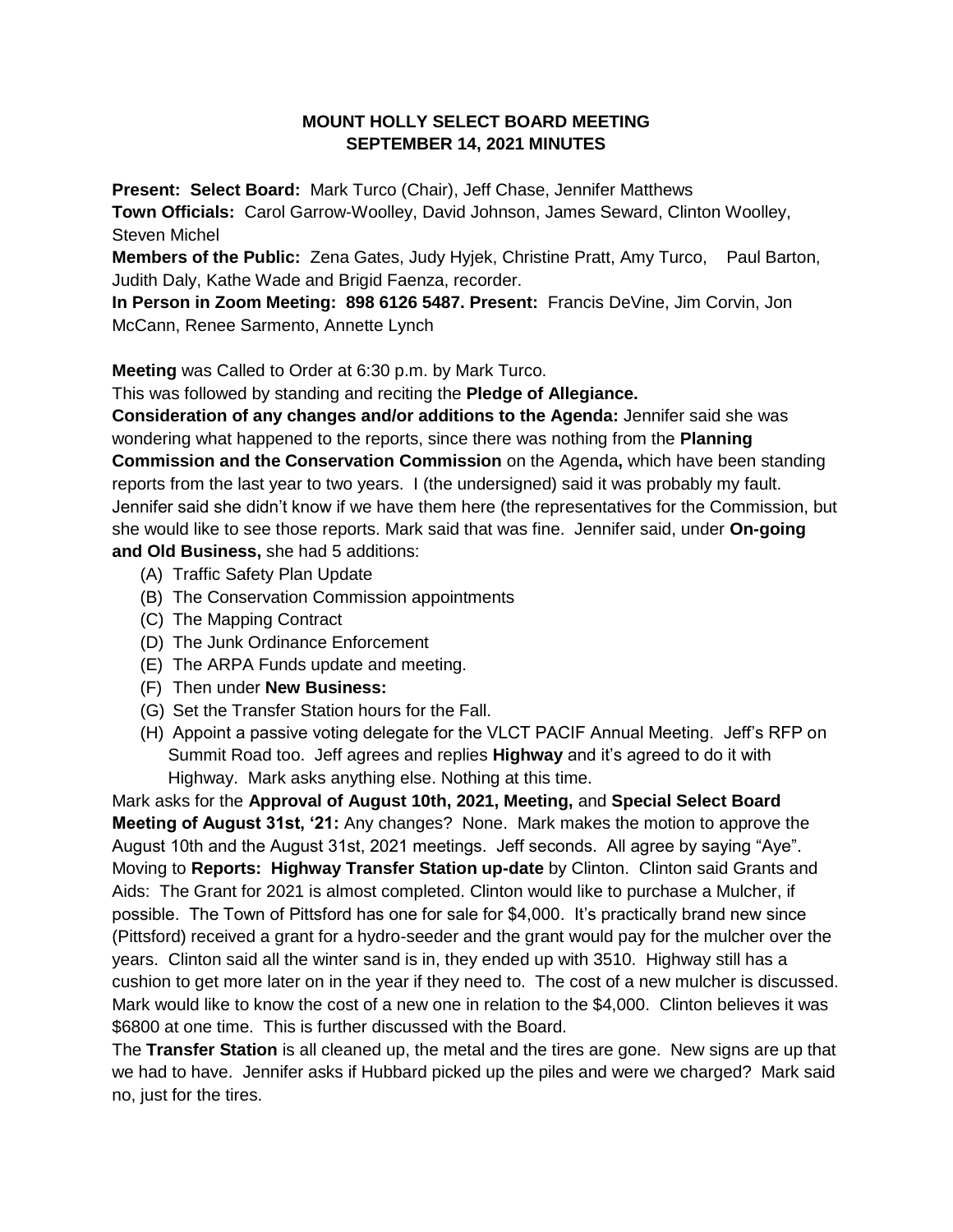**Hours** (for the Transfer Station). Clinton said October 6th would be the last Wednesday and October 10th would be the first Sunday. Mark confirms the dates of October 6th, the last Wednesday, and October 10th, would be the first Sunday.

Mark said Jeff is next on the list and Jeff states they have the grant signed since the last meeting and he sent the RFP that he had drafted up to the VTrans, Brian Sanderson, from the District. Jeff would like to move forward. Jeff asks if there are comments on the dates; this gives a guideline to have comparative pricing and he can post it on that bidding website, plus send it to those 3 to 4 engineers to see if they're interested. One of which is Otter Creek, and we can find a couple more. Jeff said if there's no objections he'd like to use these dates and post it so he can get the results by the next meeting from the engineering firms. Jennifer asks if she should put this up on the website. Jeff agrees as long as there's no other changes. Jeff will send the information to Jennifer with some attachments.

Clinton said he needs an Apple IPAD, WiFi Cellular Tablet for the Grants and Aids. After this year, the Rutland Regional Planning Commission is no longer doing it, so everything you do has to be on the tablet and sent to AOT. Jeff and other Board members discuss this with Clinton. Mark asks what the cost would be. Clinton said Amazon had one for \$509. Jeff asks what the timeline is on this and Clinton said he wouldn't need it until Spring.

Mark asks David for the **Treasurer's Report:** David states the report as of August 31st: the ARPA funds that came in August was \$65,000. As of August 31st, there was \$1.7 million in taxes still to be collected and approximately one million of that was collected in the next four days. David said on the first page of the Profit & Loss, are amounts that were actually billed: Municipal, the local agreement, homestead and non-residential, and there will be quite a few switches in that homestead and non-residential because there are still a lot of people who did not file a declaration. If you don't file a declaration, you're taxed as a non-resident and you don't get any State property tax adjustment. David states the discount, is that the year isn't quite complete, but we will exceed our budget because of the number of taxes that were paid and took advantage of the discount.

David discusses the Municipal property tax adjustment: He may not have mentioned it last month, but this money, the State payments that are made, makes up the municipal portion of it, that's down about \$6,000 from the year before. It's not a revenue we budget for.

David continues on to the first section of Intergovernmental receipts, the ARPA proceeds, the amount that was received, earned \$10 interest that equals the bank balance. On September 7th, David received another check for \$120,816, and this is supposed to be towards the county portion. David said he could combine them or he could keep them separate. Jennifer said we can combine them. Mark agrees. This is discussed.

David goes on to the Solid Waste labels, that is through August 30th, and it's about \$700 more than the same period last year.

David goes on to: solid waste expenses: Last month we hadn't received Casella's bill, but we did this month, so that's the two months and the total with Casella's is about \$1600 less than a year ago. You'll notice the Zero Sort Disposal Expense is a minus, we actually received a credit for the recyclables. David discusses this with the Board. David discusses the Transfer Site Maintenance, that is for the signs which Bovie (Clinton) spoke about.

David goes on to the Education Fund, it's been shown that is the amount of credit the state gave towards the tax bills. Budget figures for the Ed Fund are still unknown. David said they usually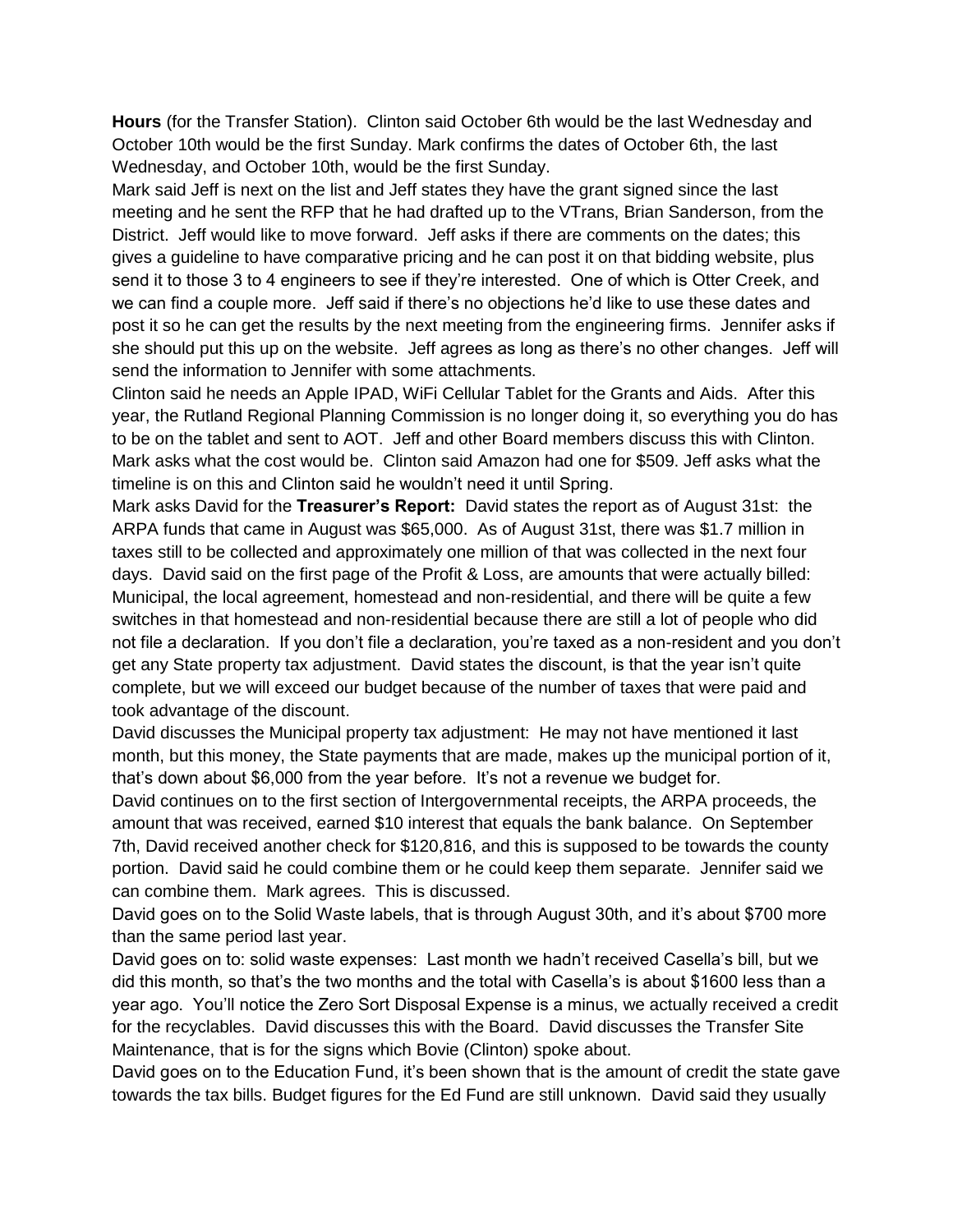give an advance payment to Cheryl; Cheryl said they've done well this year and they've taken out a line of credit, but haven't had to use it. So the payment from us and Ludlow would do the same. They won't have to incur any interest expense. David said \$400,000 because we've really covered July, August and September.

David said we've talked about the Winter sand.

David goes on to Hauling: there should be one more bill for a hauler that did some, but that'll be under our budget.

David said it wasn't listed on the Agenda, but we've had it nearly every month. There is a draft of the audit, he found a couple of things he'd like to see different, but what we're looking for is the opinion and the financial statements referred to. All material respects the respected financial position. The key piece. David discusses this. Jennifer asks if this is 2019, David said 2019. Jennifer said we're supposed to have the draft this month, right? The final next? Jennifer asks what about 2020? David said he thinks that could be within a month, because they've done a lot of field work. This is discussed. Jennifer said we did ask for 2019 and 2020, with the draft this month and then the final, with the management letter next month. Jennifer is looking for the management letter, if it is sent electronically, to be sent to the Board. David believes they can.

Mark asks if there are questions for David: Jennifer said she has two: A tiny amount, the solid waste? David explains that's the phone bills. The winter road material hauling: how many different people are we using on that? David said they only use two and mostly that's Gary Norton. Jennifer said she was looking at the \$11,000 amount and looking at our purchasing policy of \$10,000. We're okay. This is discussed with Jeff, Bovie, Jennifer and David. Jennifer said she is looking at the dollar amount in terms of putting it out for the bid process.

Jennifer then throws out an idea, food for thought: We have a three person road crew and a working road foreman. We have a Select Board member who is doing the RFPs, working a lot of grants, working hand-in-hand on issues and doing capital planning. Jennifer is wondering if we should have a road commissioner. Jennifer wonders if the Board would want to consider the position of a road commissioner to work hand in hand with the road foreman. We can appoint that person, there can be some sort of remuneration and we would have the funds available to do that and think it might be a win-win for the Town. Jennifer said this is food for thought. Mark said we'll look into that. Jennifer said other towns around us have it. This is discussed. Mark said we're moving to **On-going and Old Business**: Jennifer asks if we have any reports. Jeff said on the Zoom is Donna, Fra, Jim and Jon. We have the Planning Commission and the Conservation Commission. Fra is on Zoom re: **Conservation Commission**, has been in existence for a year. It was established 08/2020 by the Select Board. Nine members have been reduced to seven. They've developed a Mission statement and charter. Members have learned their responsibilities and Members learn resources available to continue their work. Projects started: inventory of natural, cultural and recreational resources. Star Lake is discussed by Fra. Municipal planning grant: updates funding opportunities. Fra discusses Castleton's assistance. Discusses other highlights: the Shade Tree program; Phil Crane is now Town's Tree Warden. Fra thanks all members of the Select Board as well as the Conservation Commission for their work on this. Fra asks for questions. None. Jennifer thanks him and them for all their work. **Planning Commission**: Jon McCann on Zoom, has a subdivision decision pending, should be final this week. There's another subdivision application they've received, which they'll discuss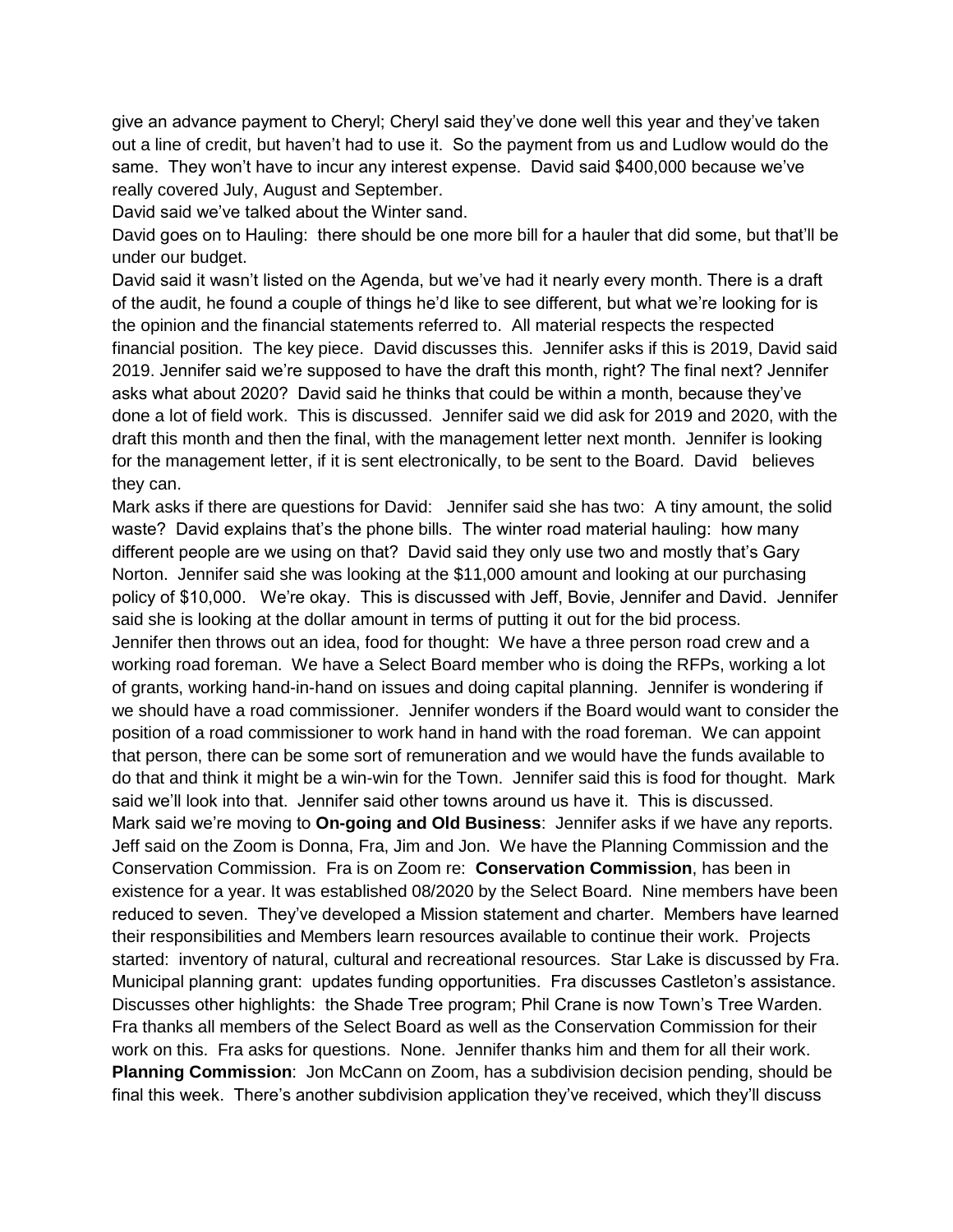at their meeting tomorrow. They probably will have a hearing for that in the coming month. The new Commissioner, Andy Schultz, is welcomed and thanked by Jon.

**Traffic Safety**: Jennifer said there were a number of roads they were going to re-confirm this month, and then turn them over to Devon Neary to set up the traffic studies. Jennifer states the roads are: Belmont, Healdville, Tarbellville, Maple Hill, Old Turnpike, Shunpike, Hortonville, and then they wondered about Gates. Seven roads, with Gates, they have 8. Jeff is the point person with Mr. Neary. Jeff sent Mr. Neary the list this morning. This is discussed among Board members. Jennifer had a question regarding signs: Clinton said Ninevah ones are up, the signs for Branch Brook were the wrong direction, on the right instead of the left, so they're redoing them. Clinton has Stop signs to put up on Healdville, hopefully next week.

**Conservation Commission Appointments**: Mark asks Jennifer if we have the letters. Jennifer said we have two current members, with two who would like to be reappointed: Peter Smith & Fred Garrow. Another person has applied. Jennifer makes a motion to re-appoint Peter Smith and Fred Garrow to one year terms, terms running until September 2022, to the Conservation Commission. Seconded by Mark. All agree by saying "Aye". A third person: Jennifer makes a motion to appoint David Martin to a one year term, running to September, 2022, to the Mount Holly Conservation Commission. Seconded by Mark. All in agreement by saying "Aye". Jennifer thanks them (if they are on Zoom), Peter, Fred and David for wanting to put some of your time and effort into Mount Holly.

**Mapping Contract:** Jennifer asks David if he has anything to add to this, and David said he did look back and had quotes from the original Dean Russell that did it, they weren't quite that high. David knows that there's been a very large number of property transfers and there'll be a lot of name changes for the maps. A lot of money has been invested in these maps and we should keep the maps up. This is discussed. Mark asks for any other questions for the mapping contract. None. Jennifer makes a motion to accept a tax map maintenance proposal from Cartographic Associates Incorporated for the term of one year. One year maintenance proposal is agreed. Jeff seconds. All say "Aye". The Board signs it.

Mark: **Junk Ordinance Enforcement:** Jennifer explains last meeting we agreed to send out letters with 30 day warnings to the property owners. Mark said he went by the Blue Spruce on 155 and he would say now is the time to invoke the penalties. Period. This is discussed. Jennifer said process-wise, we issue the ticket with the fine and assess a daily penalty if they don't clean it up. Jennifer said, so we have the Constable issuing the ticket but wants to know who is going to watch that piece of property. They were going to issue another ticket every 30 days with a daily penalty. Do we need to look at this property every single day? This is discussed as to whose responsibility this would be. The fine is \$2 a day. Judith Daly describes the living conditions near Blue Spruce. Judith believes the fine should be higher. Mark discusses trash from Blue Spruce that may be going in the river. Mark believes this goes to ANR. Judy Hyjek discusses gas cans near water and what her results were. Judy asks about a fine. \$60? Kathe Wade describes other conditions near this site. Jennifer explains this further. Can keep accumulating until they're paid. Can put a lien on property. Judith Daly said there are more campers, more automobiles. Discuss Fish and Wildlife going there. Were given 9 days to clean the trash.

Kathe Wade said she lived there as caretaker of the Blue Spruce and the conditions should be up to code. Mark said he can notify the Health Officer to survey the scene over there. Jim asks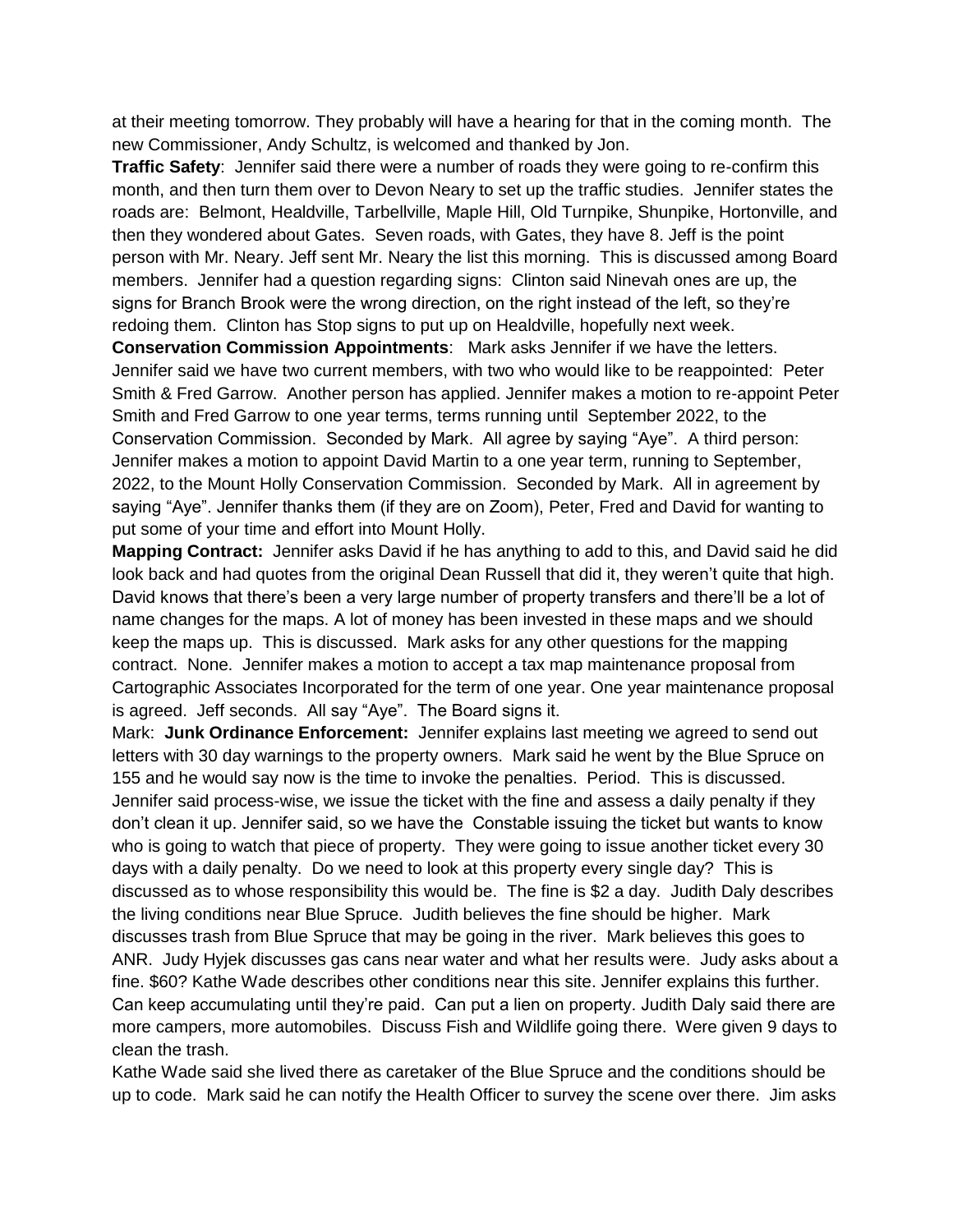about a report from State Troopers about going there. Judith Daly said Daniel Prescott is living there. Kathe Wade goes into detail on this. Jon on Zoom, the Blue Spruce property is in a flood hazard area. Mark will send the health officer and will go himself to assess. Mark said they need to have a special meeting by the end of month. David said Blue Spruce House Inc. owns it. Judith thinks they're baiting the bear in. Mark asks anything else. Jennifer asks for clarification on the penalty. It's \$2 a day for owners. Judith said the Town shut it down but it was reopened. Discussion had on this. Mark asks anything else on junk ordinance. Jennifer said she will notify the Constable about this.

**ARPA** funding update has been done. Jennifer said David gave \$241,632 total for the County, so we're going to end up with \$371,863. Jennifer said we talked about doing a Special ARPA meeting at the end of September. Jennifer noticed that there's an ARPA day on October 4th and it's virtual, so she's planning on doing that. Jennifer was wondering if we should push it out, since she expects it will be a good presentation. Mark agrees. This is discussed. Judith asks about the lawyer (for the Blue Spruce), if he was cited. Blue Spruce has been Cited. Mark said it's unknown if Kyle visited and doesn't know what incident he was there for. **New Business**:

- (A) naming of new road near Crowley Cheese factory. Carol explains she has provided a copy of the map and it's for 911 purposes. Lot # 3, which is highlighted, requested to have the road named. This person has asked it to be named "Okemo View Lane" (private road). Carol has checked with the State and they said it's fine as long as it's all right with the Select Board. Discussion had on this.
- (B) For Old Turnpike Road, between Carol's trailer and another trailer, there's three houses. They would like to do "Breezeway Lane", Carol said the State was okay with that. Mark is okay with the names on both of them. This is discussed. Paul Barton asks since the Town is paying for the signage, if we can re-use old signs as opposed to printing new signs. Clinton said no. Jennifer makes a motion to name two private roads, per State requirements, for 911 purposes, one being Okemo View Lane, the other Breezeway Lane. Mark seconds. All agree by saying "Aye". This is discussed.

**Calendar for List of Organizations Meeting at the Town Hall/Office-**Carol made up a calendar because she wasn't sure who's been coming in and out at night, so she wants organizations/commissions to sign up so they don't have double people in the office. It's also posted in the Office. Jennifer said it's on the website, there's a calendar page on there and they're on there. This is discussed.

**Water Heater Bids:** Jennifer asks me if there are any. I gave them the envelopes. Jeff said to note on the record they didn't open the Champlain bid because it's fuel. Mark reads the description of what's involved. Mark reads an estimate for \$1089.75 from Taylor Plumbin, the only bid received. This is discussed. Jeff makes a motion to approve the water heater bid for replacing the Town Office water heater from Taylor Plumbing for \$1,089.75. Second by Jennifer. All in favor signify by saying "Aye".

**PACIF Voting Delegate for the VLCT Passive Annual Meeting:** Takes place on Wednesday, September 29th at one o'clock. It can be done in person or virtually and we basically need to appoint a delegate. This needs to be done before they register for the Town Fair. Jeff makes a motion to appoint Jennifer Matthews, Mark seconds. All were in favor by saying "Aye".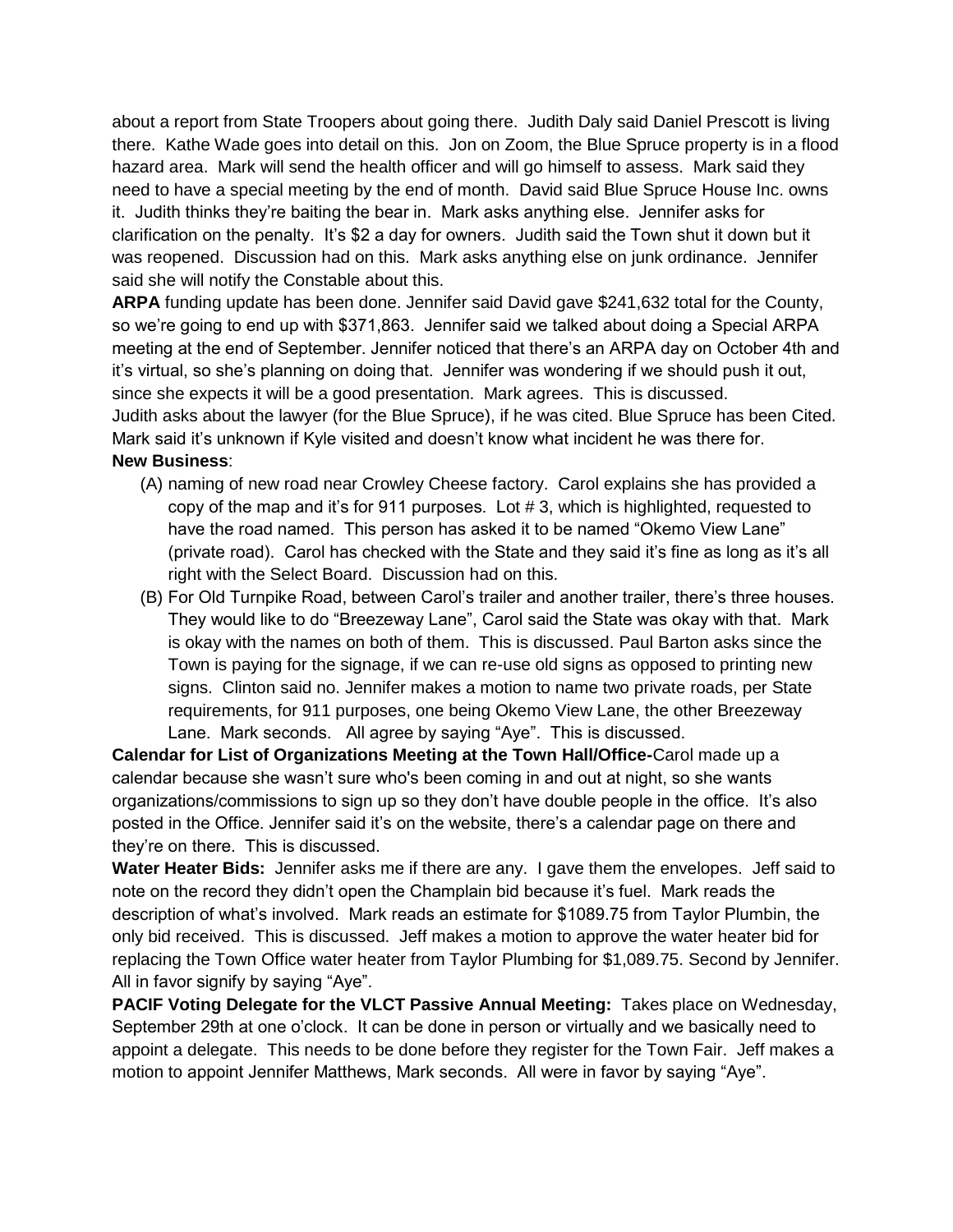**Citizen's Comments:** Judy Hyjek-organizing a neighborhood watch group, talked about a year ago. There is a neighborhood watch manual on how to do it. Mark discusses this. This was addressed but never went anywhere with this. Judy said it requires local law enforcement and needs the Constable to be on board with this. Judy would like to know from Paul how many complaints have been made directly to him that people have wanted the Vermont State Police to respond to. Judy would like a ball-park figure on this. In asking the Vermont State Police to come down, they replied: "It's a long way to Mount Holly." This is discussed. Paul Barton said this is true and an extension of the government of Vermont. This is discussed. Jeff agrees with forming a group of people.

Judy continues asking about hiring a sheriff here? Jeff said they will be tied in with traffic control. This is discussed. Drug related needles, whipped cream cans were found on Shunpike Road and the road crew was asked to help. Discuss this. Mark agrees, a neighborhood watch is a good way to go. Judy said to contact her about spearheading this and not to call her if they're not serious. This is much needed in our community. Mark said the Drug epidemic is everywhere: Raise awareness and report it to someone that will do something about it. This is discussed. Jennifer said Judy should contact the Rutland County Sheriff on this. Steve reminds of someone from Gates Road having problems with property near hers and she might be interested. Paul brings up the Select Board being an official body and reaching out to the State Police and the Attorney General. Mark said he will go to them. This is discussed. Paul doesn't believe we're receiving adequate services from the State. Mark asks anything else from Judy: Judy said we should unite as a community, be observant, vigilant and contact one another. Zena discusses **Speeding** on Gates Road. Mark discusses traffic study. Mark hopes to have information by November. Zena said Gates Road is known as "Walmart" since there is so much traffic all day and night.

Judy asks Paul Faenza's (the Constable) job description if he could do some monitoring of Gates Road. Judy said he needs to return a phone call. The Constable is an elected and paid position. Jennifer said he doesn't have the ability to do criminal procedures. Jennifer provides the description of his (the Constable's) duties. There's no criminal piece to that. Paul asks if Paul Faenza can deputize people. The Board said no.

Paul asks about last Spring, the monument to the Civil War Veteran. Paul describes this. Mark said he's meeting with Brian Sanderson on this. Paul Barton has donated flags to be mounted in classrooms for the school. Mark said this is up to the school board. They will notify the School Board Chair on this. This is discussed. Steve has been speaking to Dennis about putting a barrier and reinforcing the stone pillars. There should be respect and dignity to that monument.

**Announcements and Other Business**: Jennifer has two items: Another "food for thought" asks to be on the October agenda: need to discuss retail cannabis. The clock is ticking. Need to do a Town Vote at Town Meeting, otherwise the default position is we allow it. This is discussed. Swap shed, thanks to Kevin, David and Mary Nortunen are good at keeping it clean.

**Review and sign the orders:** Jim asks about bids on fuel oil this month. Mark and Jeff said they pushed it out a week to the 22nd. Will be part of the Special meeting.